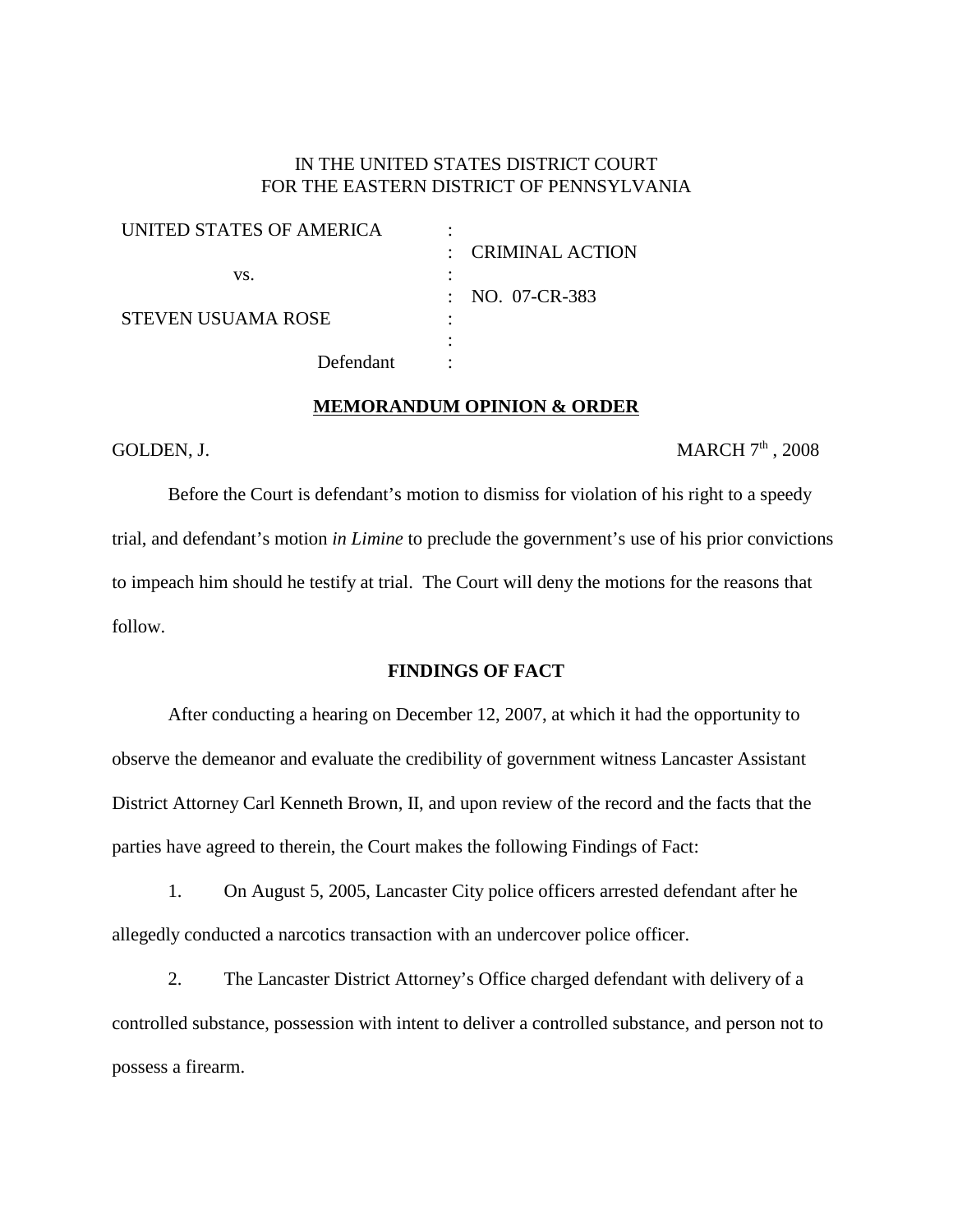3. Pursuant to the Lancaster District Attorney's Office's policy for felony narcotics prosecutions involving firearms, Assistant District Attorney Brown and others at the District Attorney's Office reviewed the case for possible federal prosecution in mid to late August of 2005.

4. The Lancaster District Attorney's Office referred the case to the United States Attorney's Office for the Eastern District of Pennsylvania on November 1, 2005.

5. The Lancaster District Attorney's Office did not refer the case for federal prosecution until November 2005 because it was waiting to receive records concerning defendant's prior arrests in Lancaster County and Queens County, New York.

6. On January 19, 2006, the United States Attorney's Office for the Eastern District of Pennsylvania preliminarily adopted the case for federal prosecution.

7. Thereafter, Brown and others at the Lancaster District Attorney's Office again discussed prosecuting the case federally.

8. During these discussions, the possibility was raised that defendant may be related to another United States Attorney's Office investigation, and the Lancaster District Attorney's Office considered whether coordination of the two cases was appropriate.

9. The Lancaster District Attorney's Office ultimately decided not to coordinate defendant's prosecution with the other United States Attorney's Office investigation.

10. Between December 2005 and June 2006, the Lancaster County Court of Common Pleas held monthly pretrial conferences for this case.

11. Defendant sought and received continuances at each of the monthly conferences between December 2005 and June 2006.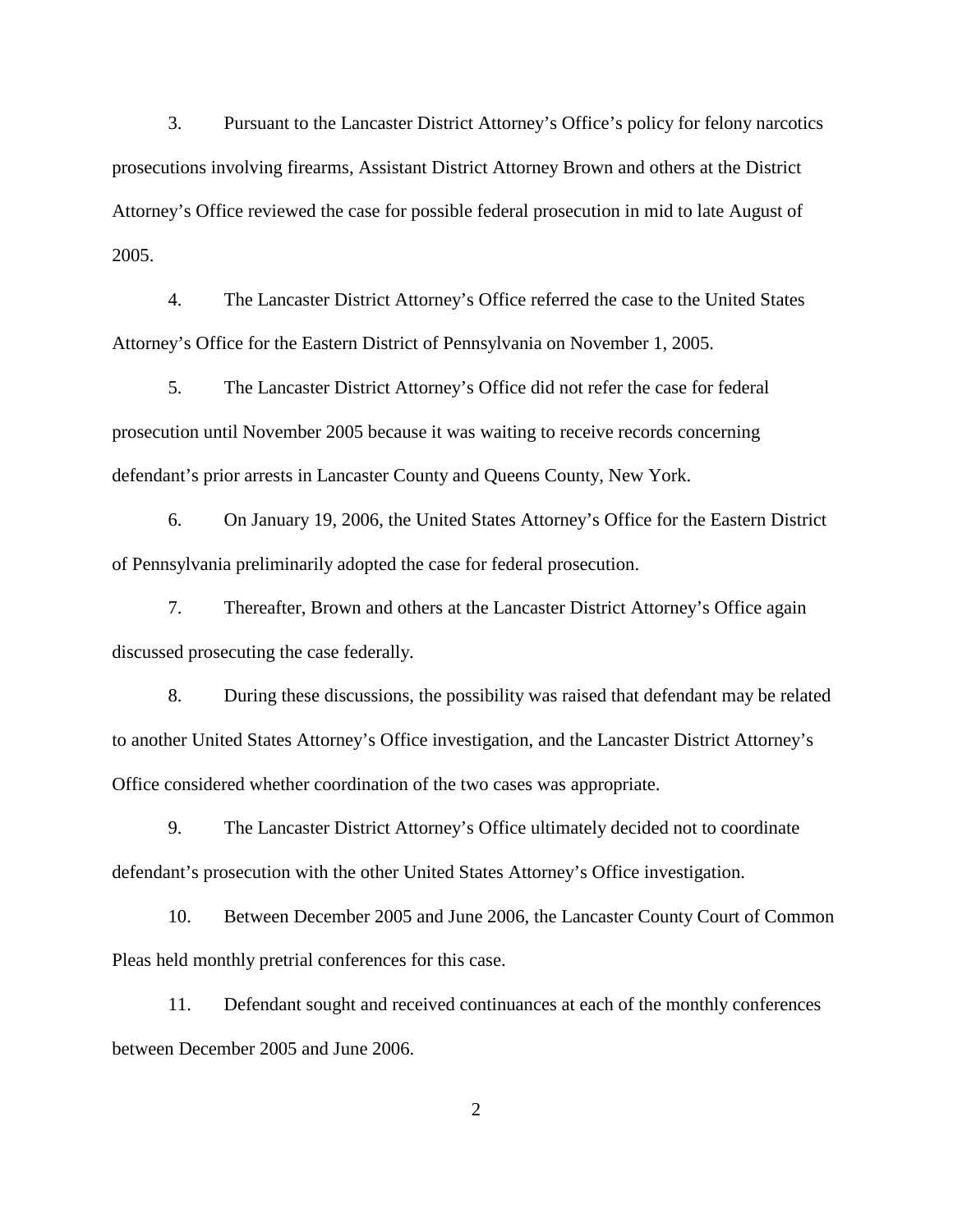12. The Lancaster District Attorney's Office sent a State Alternative Prosecution Letter ("SAP Letter") to defendant's attorney on March 13, 2006.

13. The SAP Letter presented defendant with the optionS to plead guilty to his state charges or proceed with a federal prosecution.

14. Defendant's attorney requested additional time to review the SAP letter because his wife was ill.

15. After his counsel reviewed the SAP letter, defendant informed the government that he intended to plead guilty to the state charges, and the Lancaster County Court of Common Pleas scheduled a guilty plea hearing for May 12, 2006.

16. The Lancaster County Court of Common Pleas postponed the May 12, 2006 guilty plea hearing two or three times at defendant's attorney's request due to his continuing family medical issues, and the court eventually rescheduled the hearing for September 18, 2006.

17. At the September 18, 2006 plea hearing, the defendant informed the Lancaster District Attorney's Office that he did not intend to plead guilty, and instead sought to negotiate a plea bargain.

18. Negotiations between defendant and the Lancaster District Attorney's Office proceeded during November and December 2006, but broke down sometime in late 2006 or early 2007.

19. After the breakdown of negotiations, Assistant District Attorney Brown again recommended the case for federal prosecution.

20. The Lancaster District Attorney's Office assigned Special Assistant District Attorney Christopher Lechner to this matter in the spring of 2007 pursuant to the District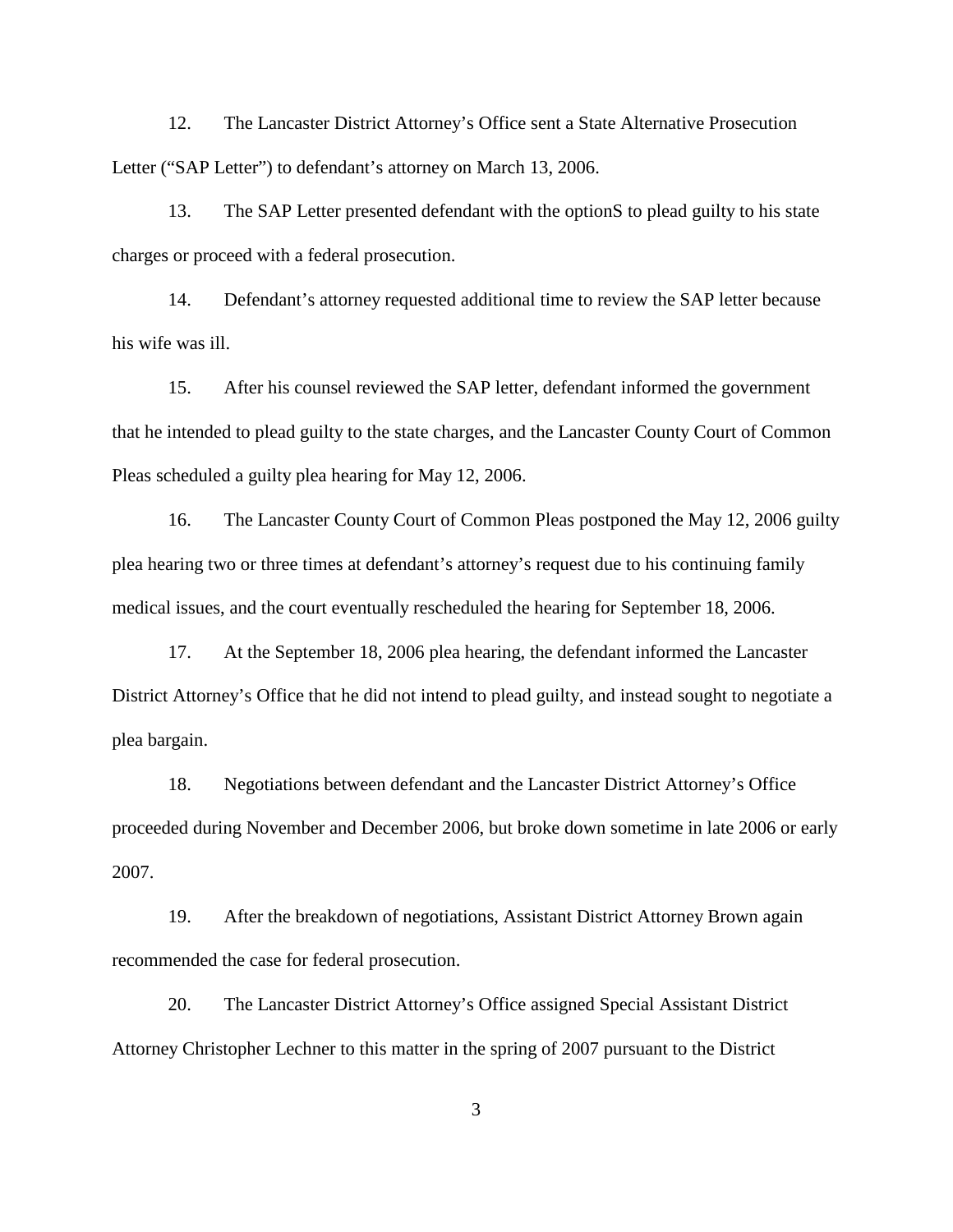Attorney's Office's case priority list.

21. The Lancaster District Attorney's Office employs approximately 28 Assistant District Attorneys, of which two serve as part-time Special Assistant District Attorneys approved to handle cases designated for potential federal prosecution.

22. Special Assistant District Attorney Lechner's spring 2007 assignment to this matter was the earliest that the Lancaster County District Attorney's Office could have assigned a Special Assistant District Attorney to defendant's case consistent with the Office's case priority list and the number of available Special Assistant District Attorneys.

23. The case was continued several more times because either (a) the Lancaster County Special Assistant District Attorneys had more pressing cases or (b) the United States Attorney's Office for the Eastern District of Pennsylvania needed additional time to prepare the case for a federal indictment.

24. On June 28, 2007, defendant filed a motion to dismiss under Rule 600 of the Pennsylvania Rules of Criminal Procedure, which requires that a defendant be brought to trial within 365 days of indictment, less any time attributable to defendant.

25. On July 10, 2007, a grand jury indicted defendant in the United States District Court for the Eastern District of Pennsylvania for narcotics distribution, possession of a firearm in furtherance of a drug crime, and felon in possession of a firearm.

26. On August 6, 2007, the Commonwealth dismissed defendant's state charges, rendering his Rule 600 motion moot.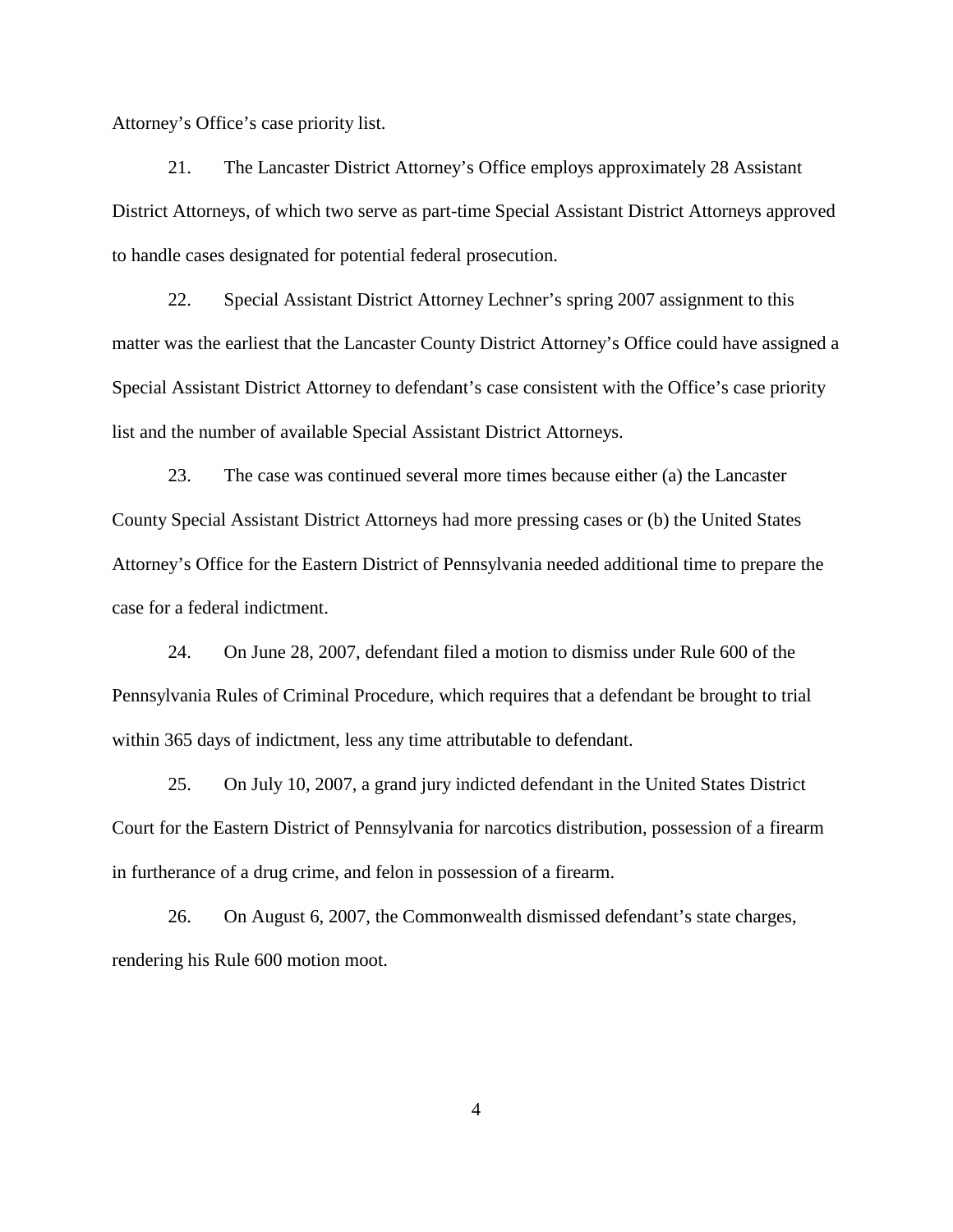#### **ANALYSIS**

#### **1. Speedy Trial Motion**

On September 11, 2007, defendant filed a motion to dismiss his indictment for violation of his speedy trial rights under the Sixth Amendment to the Constitution. The government opposes defendant's motion in the first instance on the grounds that defendant's state arrest and custody do not trigger the Sixth Amendment speedy trial guarantee. Although the Third Circuit Court of Appeals has never so held, the government provides precedent from six other circuit courts supporting this position. See United States v. Marler, 756 F.2d 206, 211 (1st Cir. 1985) (finding "that [defendant's] Sixth Amendment rights did not attach until his federal indictment"); United States v. Mejias, 552 F.2d 435, 441-43 (2d Cir. 1977) ("[T]he date of the federal indictment and arrests[] is the date which should trigger the commencement of the speedy trial periods in issue."); United States v. Hendricks, 661 F.2d 38, 40 n.1 (5th Cir. 1981) ("The Sixth Amendment right to a speedy trial does not attach with appellant's arrest by Arkansas police"); United States v. Wallace, 326 F.3d 881, 885 (7th Cir. 2003) (holding that defendant's state arrest and indictment "does not start the Sixth Amendment speedy trial clock for purposes of the subsequent federal charge."); United States v. Cordova, 537 F.2d 1073, 1075 (9th Cir. 1976) (Ruling that defendant's "speedy trial right under the Sixth Amendment was not activated until the date of federal 'accusation.'"), cert. denied, 429 U.S. 960 (1976); United States v .Gomez, 67 F.3d 1515, 1521 (10th Cir. 1995) ("Arrest by state authorities on state charges does not trigger the speedy trial provisions of the Federal Constitution."). <sup>1</sup> The circuit courts reason that because

 $<sup>1</sup>$  It is undisputed that defendant's state arrest does not trigger the provisions of the federal Speedy Trial Act</sup> either. See 18 U.S.C. § 3161(c)(1); United States v. Ramos, 171 Fed. Appx. 928, 929-30 (3d Cir. 2006) (not precedential).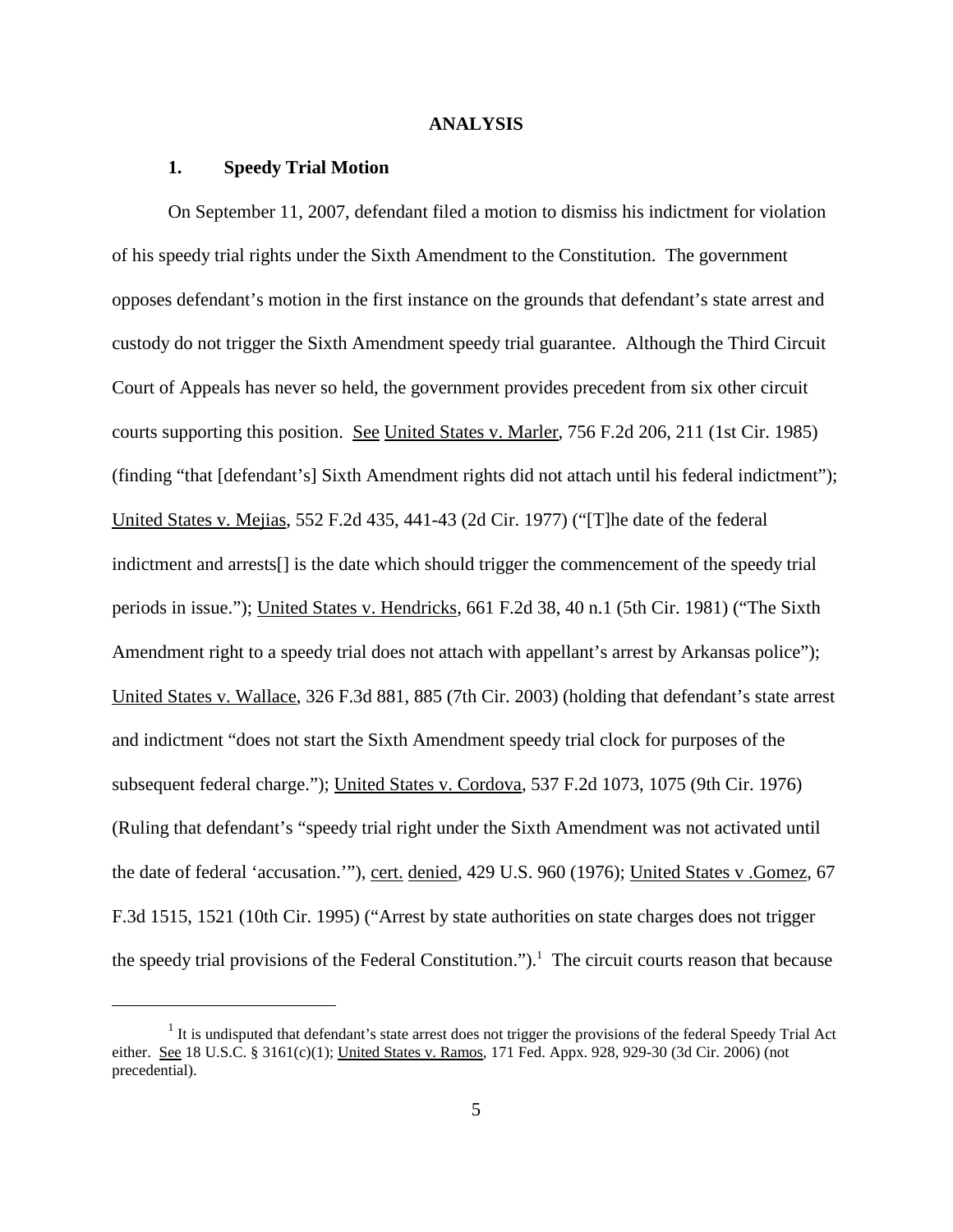the "dual sovereignty doctrine provides that the federal government is not bound by the actions of state authorities and that successive state and federal prosecutions are constitutionally permissible," it would violate dual sovereignty to render a federal prosecution captive to the date of state-level indictment. Marler, 756 F.2d at 211 (internal citations omitted). At least one court in this district has recognized the overwhelming support for this position in the Third Circuit's sister courts, United States v. Charles, 2007 WL 4242090, at \*3 (E.D. Pa. Nov. 29, 2007), and defense counsel conceded as much at oral argument. It is thus clear that the Court should evaluate defendant's motion using the date of his federal indictment.<sup>2</sup>

Having settled on a beginning date for its analysis, the Court now turns to the government's second argument, which is that the factors set forth in Barker v. Wingo, 407 U.S. 511 (1972), favor denial of defendant's motion. In reviewing a speedy trial challenge, Barker instructs courts to consider (1) the length of the delay; (2) the reason for the delay; (3) whether, when, and how the defendant asserted his speedy trial right; and (4) whether and to what extent the delay has prejudiced defendant. Id. at 530. The Supreme Court has observed that lower courts have generally found it appropriate to engage in a Barker analysis as the postaccusatory delay approaches one year. See Doggett v. United States, 505 U.S. 647, 651 n.1 (1992). The length of time between accusation and trial acts as a triggering mechanism, because "[u]ntil there is some delay which is presumptively prejudicial, there is no necessity for inquiry into the other factors that go into the balance." Barker, 407 U.S. at 530.

The length of the delay in this case, beginning with defendant's July 2007 federal

 $2$  The Court is not deaf to defendant's concerns regarding the length of his state-level detention, but it is not this Court's place to rethink the concept of dual sovereignty.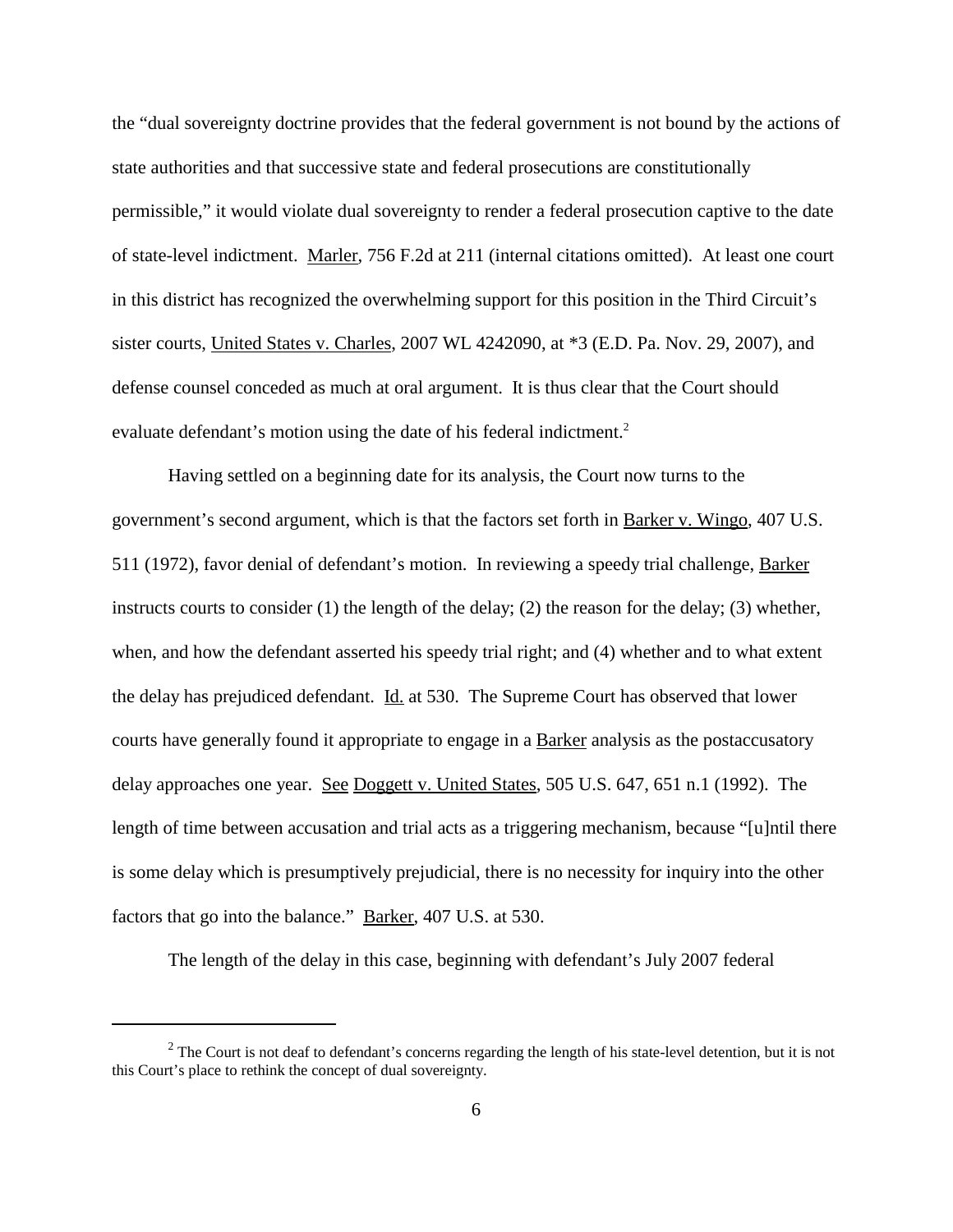indictment, is approximately eight months. There is thus some argument that the **Barker** inquiry may end here. See, e.g., United States v. Gerald, 5 F.3d 563, 566 (D.C. Cir. 1993) ("under the circumstances of this case, we do not find the [eleven month] delay so long that it gives rise to a presumptive violation of [defendant's] Sixth Amendment rights."); United States v. White Horse, 316 F.3d 769, 774 (8th Cir. 2003) ("We conclude that a nine and one-half month interval is too short to be presumptively prejudicial."); United States v. Lugo, 170 F.3d 996, 1002 (10th Cir. 1999) ("we find that the delay of approximately seven months, even if not excusable, is not 'presumptively prejudicial' and, therefore, a Barker analysis is not necessary."); United States v. Derose, 74 F.3d 1177, 1184 (11th Cir. 1996) (finding "eight-month delay is insufficient to merit a Sixth Amendment speedy trial violation inquiry."). In an abundance of caution, however, the Court will proceed with analysis of the remaining Barker factors.

Understanding the reasons for the delay requires a brief detour through the federal procedural history of this case. After defendant's federal indictment, he filed a motion for extension of time to file pretrial motions (Docket Document No. 7), which the Court granted, giving him until September 4, 2007 to file. On September 11, 2007, defendant filed six motions:

1. Motion *in Limine* to exclude evidence pursuant to Federal Rules of Evidence 401, 402, and 403 (Document No. 14);

2. Motion *in Limine* to exclude evidence pursuant to Federal Rule of Evidence 404(b) (Document No. 15);

3. Motion *in Limine* to exclude evidence pursuant to Federal Rule of Evidence 609 (Document No. 16);

4. Motion to bifurcate trial (Document No. 17);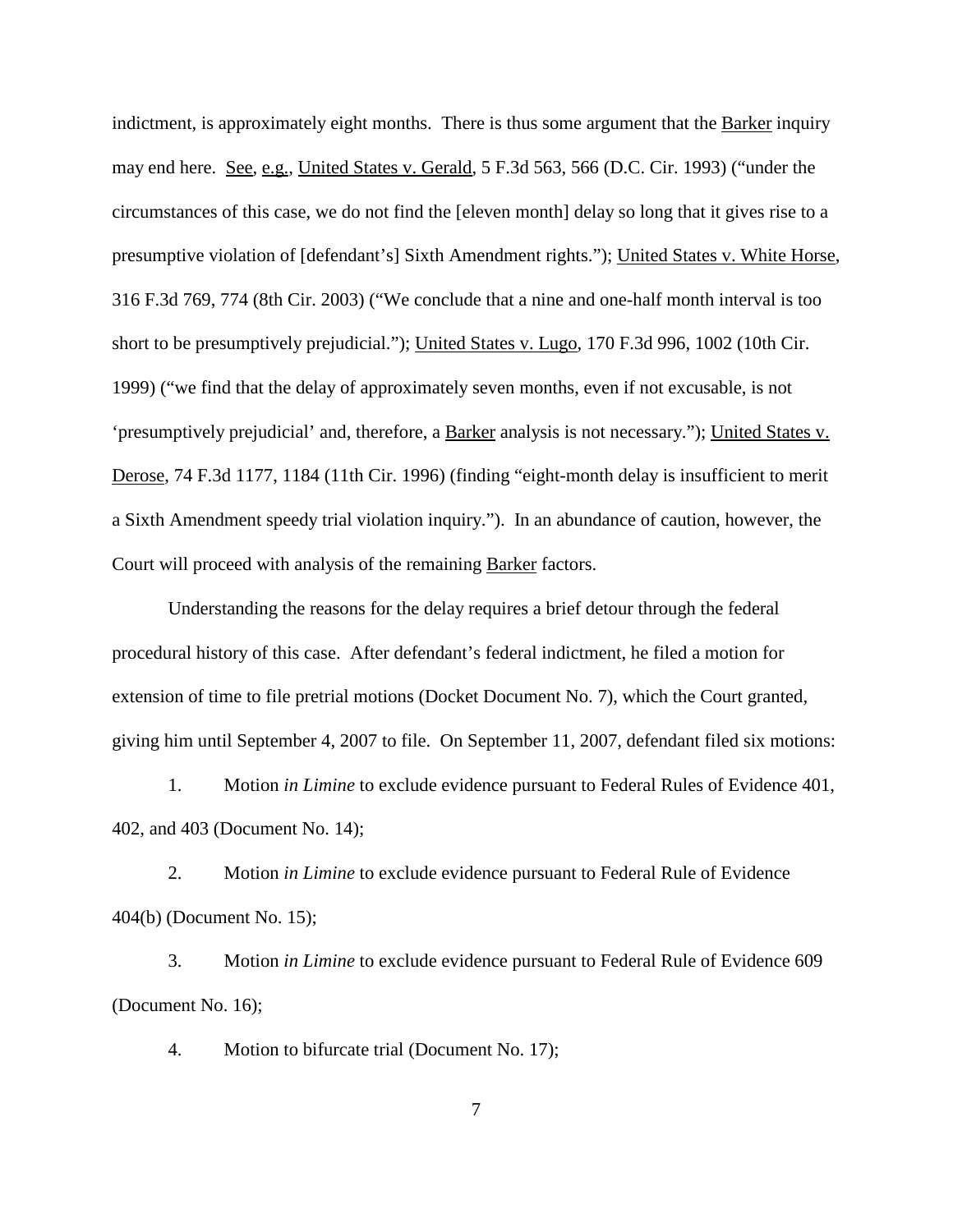5. Motion to dismiss indictment (Document No. 18); and

6. Motion for disclosure of Jencks Act material (Document No. 19).

Defendant also filed a motion to continue trial on September 14, 2007 (Document No. 28). The government then sought additional time to respond to defendant's motions (Document No. 32). After reviewing the government's responses, the Court ruled on four of the six pending motions on October 19, 2007 (see Document Nos. 42-44), and scheduled an evidentiary hearing on the motion to dismiss now before the Court for November 6, 2007 (Document No. 40). At defense counsel's request, and with the assent of defendant (Document No. 45), the Court continued the hearing until December 12, 2007 (Document No. 49).

As this review demonstrates, aside from one government request to extend time to respond, all delays in this matter have been attributable to defendant, whether through his multiple requests for additional time or his half-dozen substantive pretrial motions. The second Barker factor concerning the reasons for the delay therefore favors the government.

As to the third Barker factor, defendant first asserted his speedy trial right in June of 2007 when he filed his Rule 600 motion, and he filed the present motion to dismiss shortly after his federal indictment. The Court thus finds that defendant has effectively asserted his speedy trial rights.

The final factor in the **Barker** analysis is prejudice to defendant's case resulting from the delay. This is the most important factor because of the risk that defense witnesses may have died, disappeared, or forgotten relevant facts in the period between accusation and trial. Barker, 407 U.S. at 532. The Supreme Court has noted that "affirmative proof of particularized prejudice is not essential to every speedy trial claim," but it also warns that a postaccusatory delay "cannot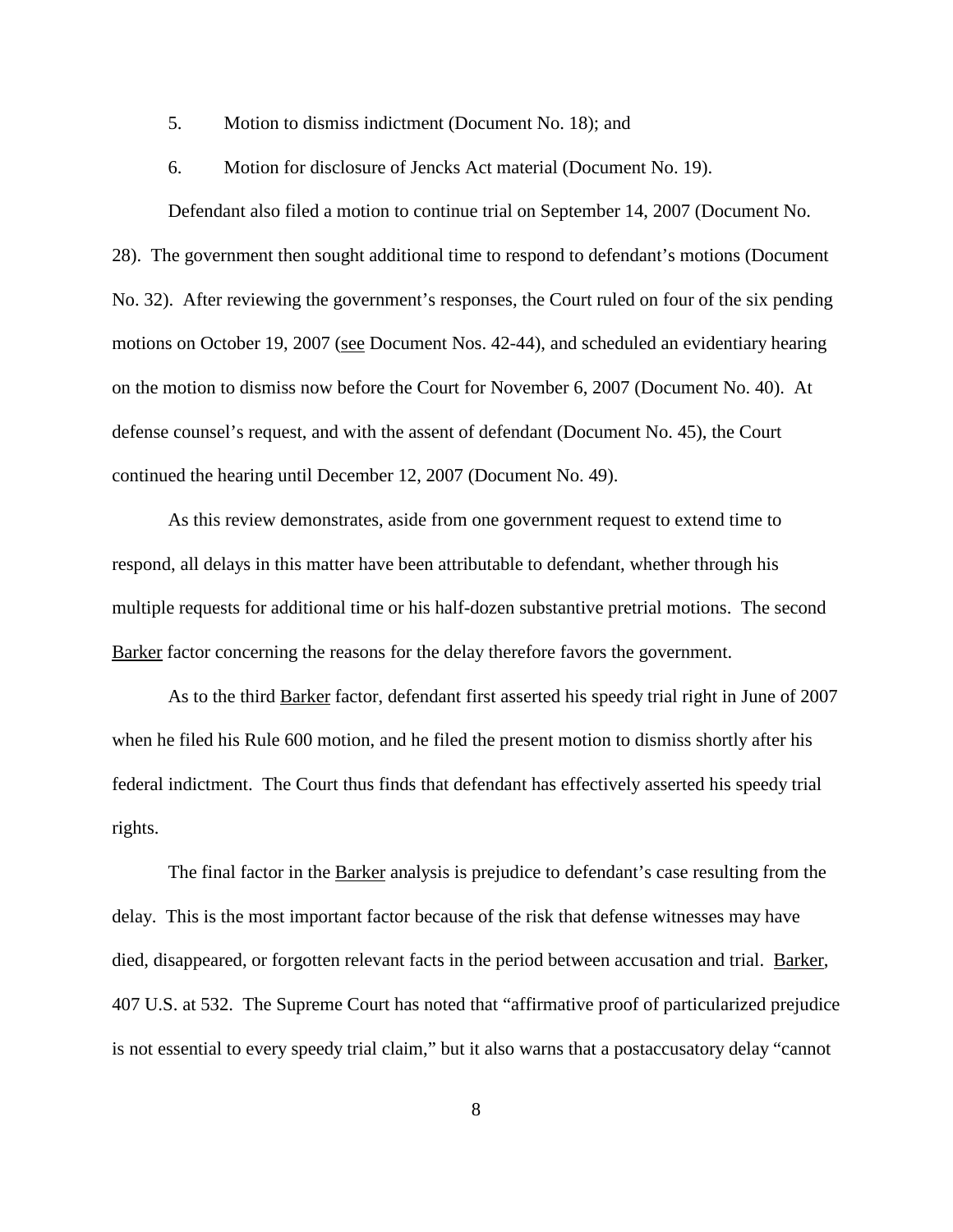alone carry a Sixth Amendment claim without regard to the other Barker criteria." Doggett, 505 U.S. at 655. Here, defendant has not been able to identify any particularized prejudice to his defense. He has pointed to no specific witnesses that are now unavailable and identified no specific evidence available in July 2007 that is unavailable at present. Moreover, the delay itself is not prejudicial because it has only been eight months since indictment. Having found no prejudice, even in the delay itself, the Court finds that this factor weighs in the government's favor.

After reviewing the Barker factors, the Court must side with the government. Defendant's postaccusatory delay was not prejudicial, his pretrial litigation strategy and several continuance requests have been the primary reasons for the delay of his trial to this point, and defendant has been unable to identify any prejudice to his defense. Although defendant has effectively asserted his speedy trial rights, the Court will deny his motion to dismiss because the other Barker factors weigh heavily in the government's favor.

## **2. Motion** *in Limine*

Defendant seeks to preclude the government from introducing evidence of his prior convictions to impeach him if he testifies at trial. In December 2001, defendant was convicted of possession with intent to distribute crack cocaine in Lancaster County, and in January 2005, defendant was convicted of criminal possession of a controlled substance in Queens County, New York.

Federal Rule of Evidence 609 provides that evidence of prior convictions punishable by greater than one year imprisonment may be admitted to impeach a defendant if the probative value of the evidence outweighs its prejudicial effect. Fed. R. Evid. 609(a)(1). Prior convictions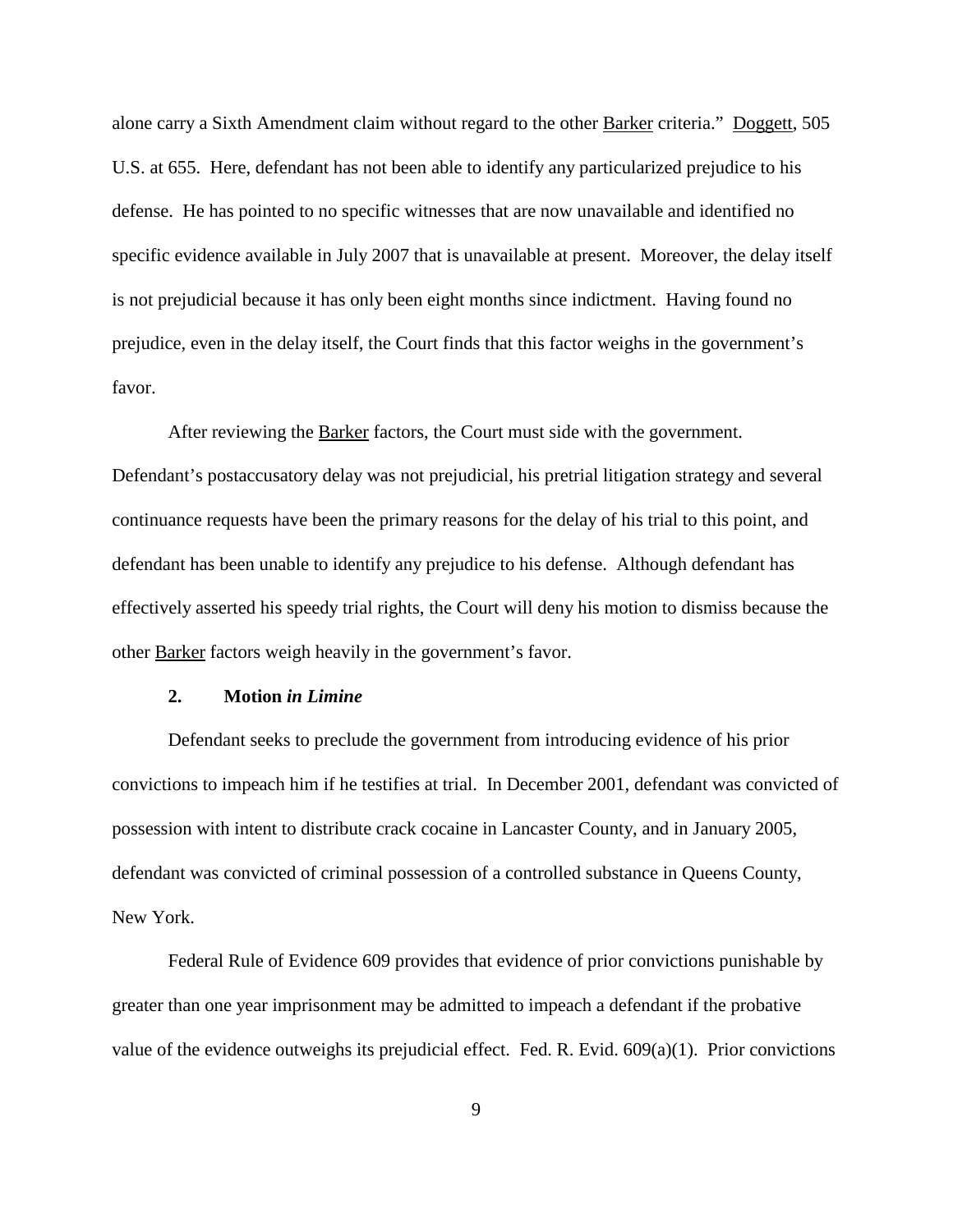shall be admitted if an act of dishonesty must have been proven to establish one of the elements of the conviction. Fed. R. Evid.  $609(a)(2)$ . If the conviction is older than ten years, it may not be admitted unless the probative value, as supported by specific facts and circumstances, *substantially* outweighs the prejudicial effect of the evidence. Fed. R. Evid. 609(b).

Defendant's prior narcotics convictions did not require the government to prove an element of dishonesty, so their admission is not required. The convictions were within the last ten years, and thus Rule 609(b)'s heightened balancing standard does not apply, and they were punishable by imprisonment of more than one year. The proper standard is therefore whether the prior convictions' probative value would outweigh their prejudicial effect. In balancing probity against prejudice, a district court is to consider "(1) the kind of crime involved; (2) when the conviction occurred; (3) the importance of the witness' testimony to the case; and (4) the importance of the credibility of the defendant." Gov't of the Virgin Islands v. Bedford, 671 F.2d 758, 761 n.4 (3d Cir. 1982).

Defendant argues that admission of the prior convictions would be unduly prejudicial because they do not bear on his character for truthfulness, and instead suggest that he is a professional criminal. He also asserts that the similarity between his prior convictions and the present charges heightens the danger of prejudice, citing to, *inter alia*, United States v. Sanders, 964 F.2d 295, 297 (4th Cir. 1992). Defendant further argues that his testimony in this matter will be crucial to contradicting the government's claim that he knowingly and intentionally possessed a controlled substance with intent to deliver it.

Defendant has no doubt made the case that his testimony will be important to his defense. It appears that defendant may be the only witness on his behalf, and his potential testimony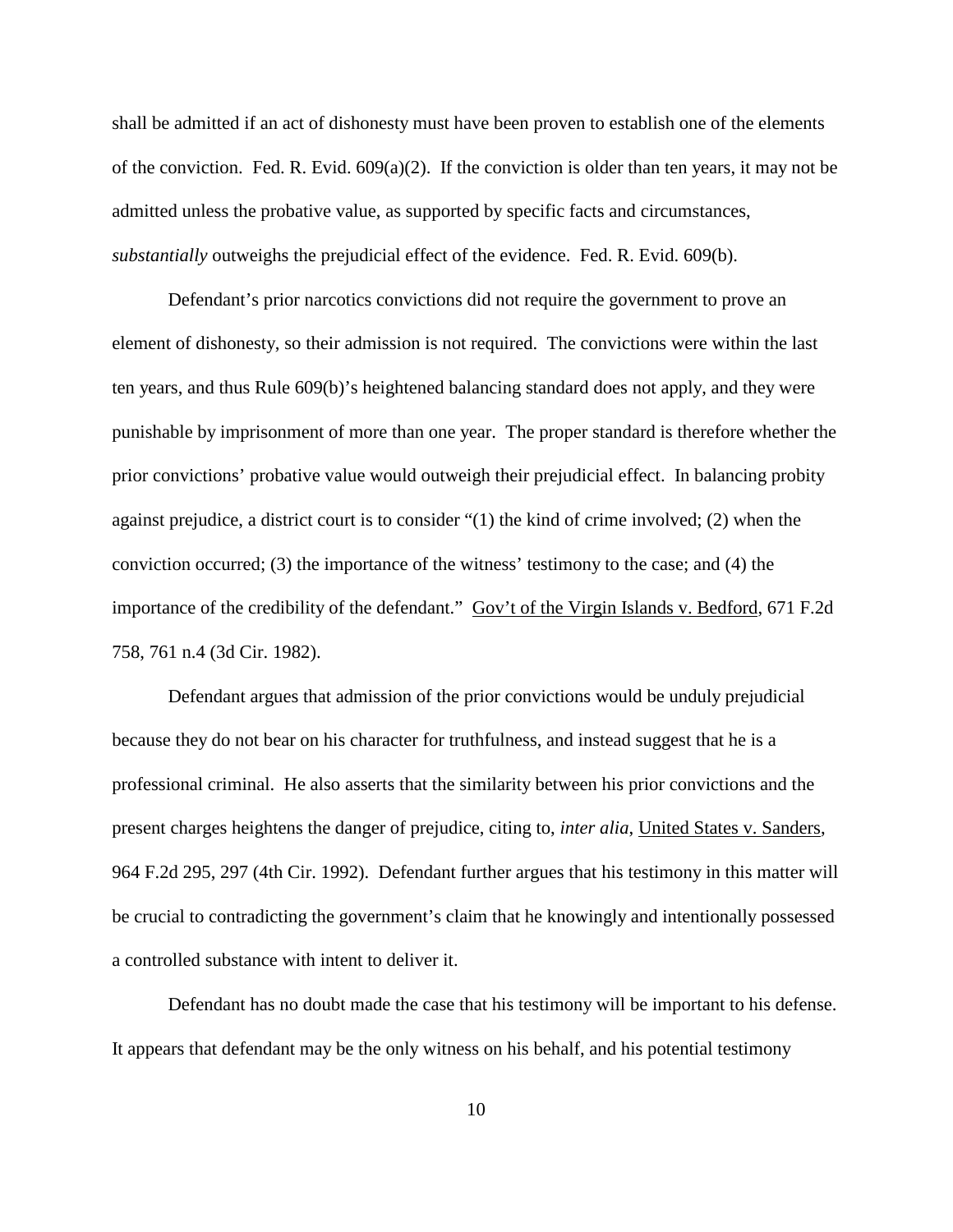regarding whether he knowingly and intentionally possessed narcotics goes directly to the elements of the charges against him. But it is also true that defendant's credibility will be crucial, see, e.g., United States v. Beros, 833 F.2d 455, 463-64 (3d Cir. 1987) (testifying defendant puts his credibility at issue), and the jury should have all appropriate evidence with which to determine the proper weight to ascribe to defendant's testimony. Defendant's prior convictions are also close in time to the conduct precipitating the current charges. Indeed, his most recent conviction occurred in January 2005, just eight months before Lancaster police arrested defendant for the instant offense.

Relevant precedent supports admission, as there are several cases admitting evidence of prior narcotics convictions to impeach defendants charged with similar crimes. See, e.g., United States v. Johnson, 302 F.3d 139, 152 (3d Cir. 2002); United States v. Barrome, 1997 WL 786436, at \*3 (E.D. Pa. Dec. 3, 1997), aff'd, 166 F.3d 1206 (3d Cir. 1998), cert. denied, 526 U.S. 1033 (1999); United States v. Hernandez, 106 F.3d 737, 739-40 (7th Cir. 1997); United States v. Cordoba, 104 F.3d 225, 229 (9th Cir. 1997); United States v. Smith, 49 F.3d 475, 478 (8th Cir. 1995); see also United States v. Murphy, 172 Fed. Appx. 461, 464 (3d Cir. 2006) (admitting prior narcotics conviction to impeach defendant charged with felon in possession of firearm) (not precedential); United States v. Sampson, 980 F.2d 883, 887 (3d Cir. 1992) (ruling on a Federal Rule of Evidence 404(b) motion that "[t]here is no question that, given a proper purpose and reasoning, drug convictions are admissible in a trial where the defendant is charged with a drug offense."). In particular, Barrome found evidence of prior narcotics convictions relevant to a defendant's veracity because "a drug trafficker lives a life of secrecy and dissembling in the course of that activity, being prepared to say whatever is required by the demands of the moment,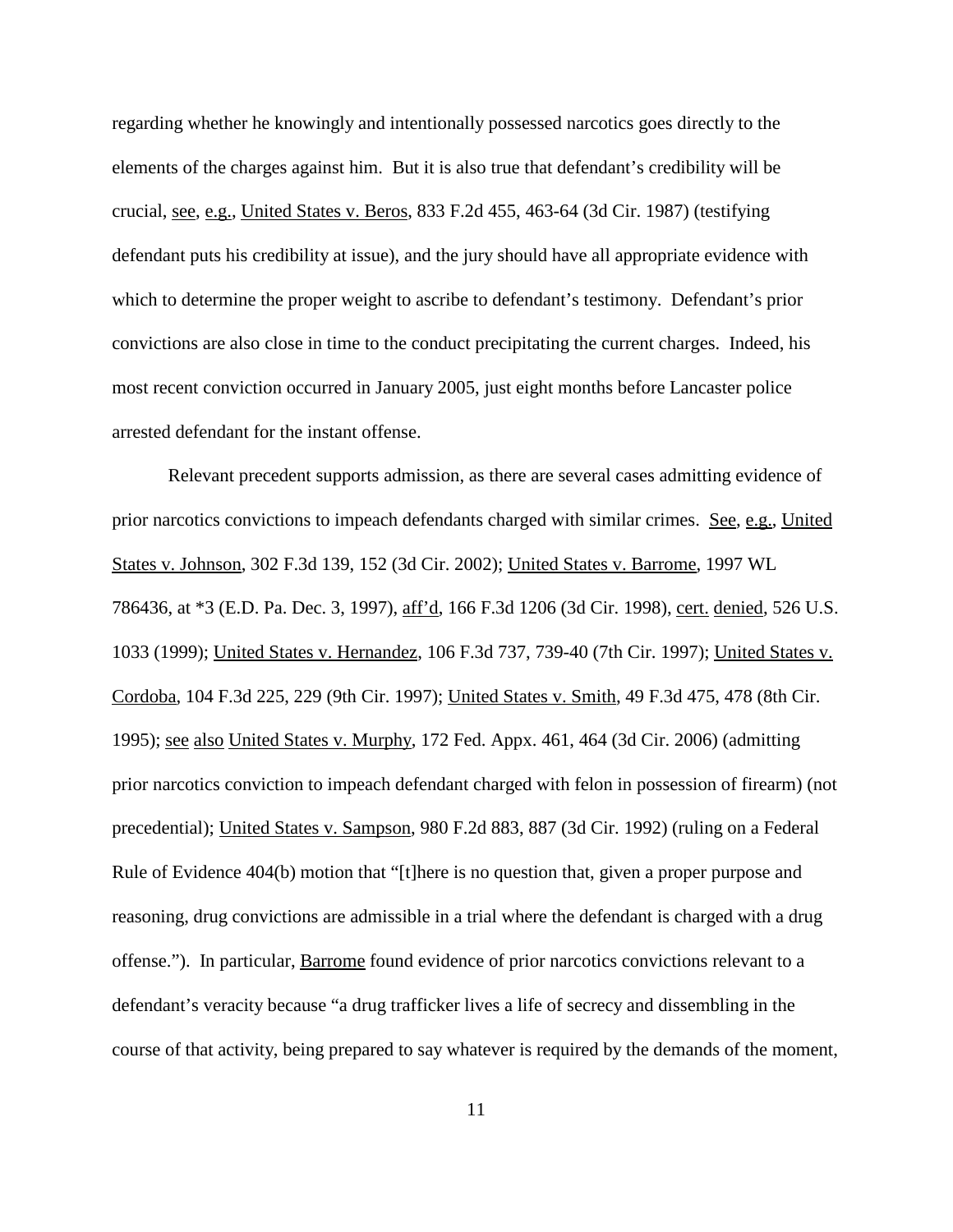whether the truth or a lie." 1997 WL 786436, at \*4 (*citing* United States v. Ortiz, 553 F.2d 782, 784 (2d Cir.1977)); see also Walden v. Georgia Pac. Corp., 126 F.3d 506, 523 (3d Cir. 1997) ("Rule 609 is premised on 'the common sense proposition that one who has transgressed society's norms by committing a felony is less likely than most to be deterred from lying under oath."") (internal citations omitted; Cordoba, 104 F.3d at 229 ("prior convictions for drug offenses are probative of veracity.").

The leading case defendant cites is not only unbinding, but also distinguishable. In Sanders, the Fourth Circuit Court of Appeals found that the district court abused its discretion when it allowed the government to cross-examine defendant, who was accused of assault with intent to commit murder and possession of a knife or shank, regarding a prior conviction for assault and shank possession. 964 F.2d at 296. In explaining its ruling, the Fourth Circuit emphasized that the defendant's prior offenses "had minimal if any bearing on the likelihood that defendant would testify truthfully." Id. at 298 (internal citations omitted). It is true that a prior assault conviction has little to do with a defendant's truthfulness, but here defendant has prior convictions for narcotics trafficking that, as Barrome recognized, "suggest a life of secrecy and dissembling." 1997 WL 786436, at \*4 (internal citation omitted). Sanders is thus unhelpful to defendant because it did not involve prior convictions similar to those of the defendant at bar, and defendant's prior crimes did not involve dishonesty.<sup>3</sup>

 $3$  Defendant's additional precedent is distinguishable as well. Several of the cases defendant cites did not involve prior narcotics convictions. See United States v. Seamster, 568 F.2d 188, 191 (10th Cir. 1978) (prior burglary conviction); United States v. Footman, 33 F. Supp. 2d 60, 63 (D. Mass. 1998) (previous rape conviction). In United States v. Maisonneuve, 954 F. Supp. 114 (D. Vt. 1997), the prior narcotics convictions at issue were substantially older than those in the present case, at six and nine years past, and the court left open the possibility that the government could introduce them to impeach defendant depending on the contents of his testimony. See id. at 118 ("if Maisonneuve testifies that he has never been involved in drug activity or knows nothing about drugs or manners of distribution, evidence of the convictions would directly contradict such testimony."). Finally, in United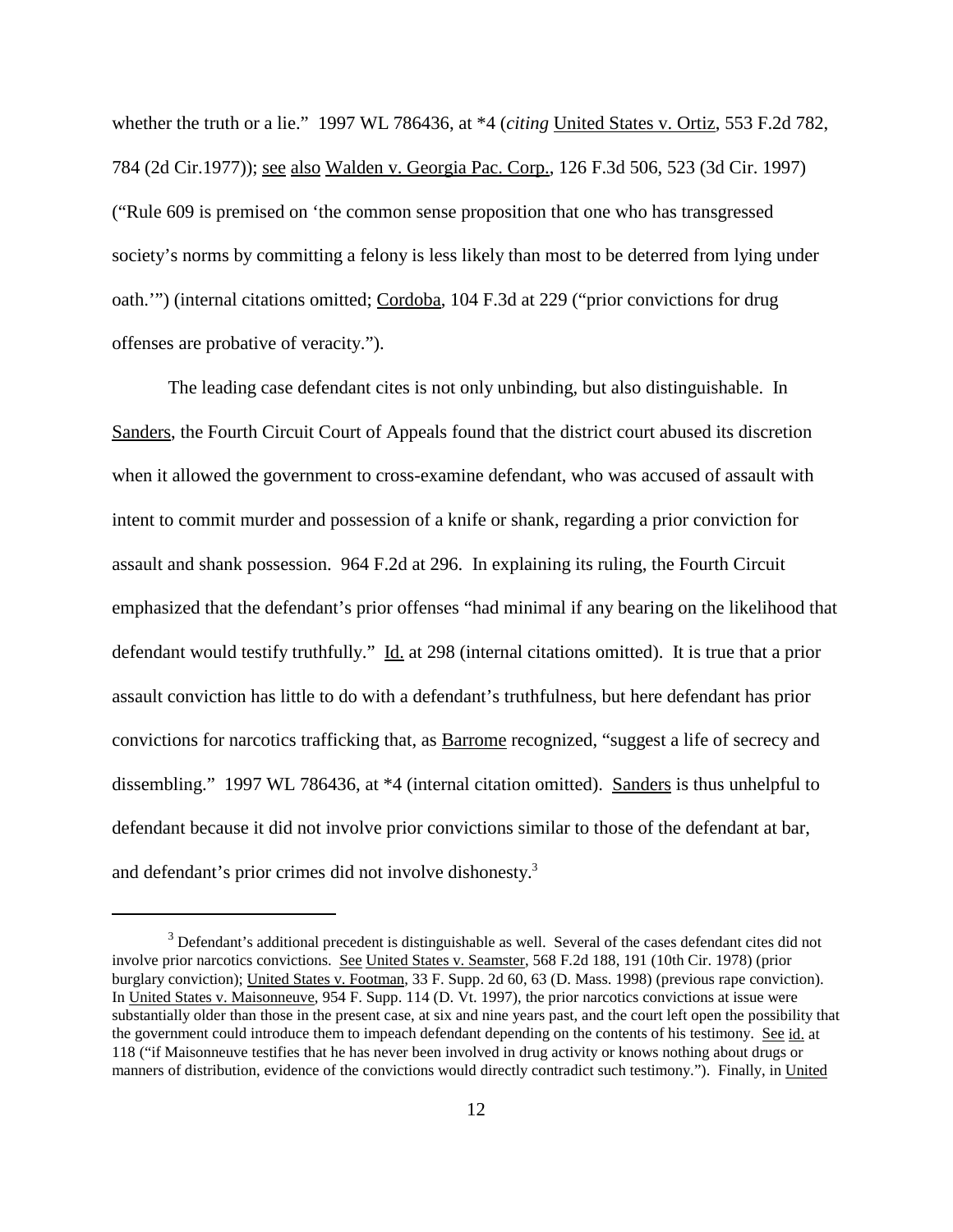Defendant finally argues that jurors will be unable to separate his prior convictions from the presently charged offenses. But this assertion overlooks the possibility that the Court may avoid prejudice by providing a limiting instruction, which jurors are presumed to follow. See, e.g., Shannon v. United States, 512 U.S. 573, 585 (1994).

After weighing the recency of defendant's prior convictions and their similarity to the present offense, and considering the importance of defendant's credibility and testimony, the Court concludes that evidence of his prior convictions is admissible to impeach him.

An appropriate Order accompanies this Memorandum Opinion.

States v. Wallace, 848 F.2d 1464 (9th Cir. 1988), the Ninth Circuit excluded a prior narcotics conviction, but its ruling emphasized that the district court had improperly applied the standard for admission of prior convictions to impeach. See id. at 1473 ("the district court incorrectly assumed that the similarity of the prior conviction and the present charges weighed in favor of admissibility.").